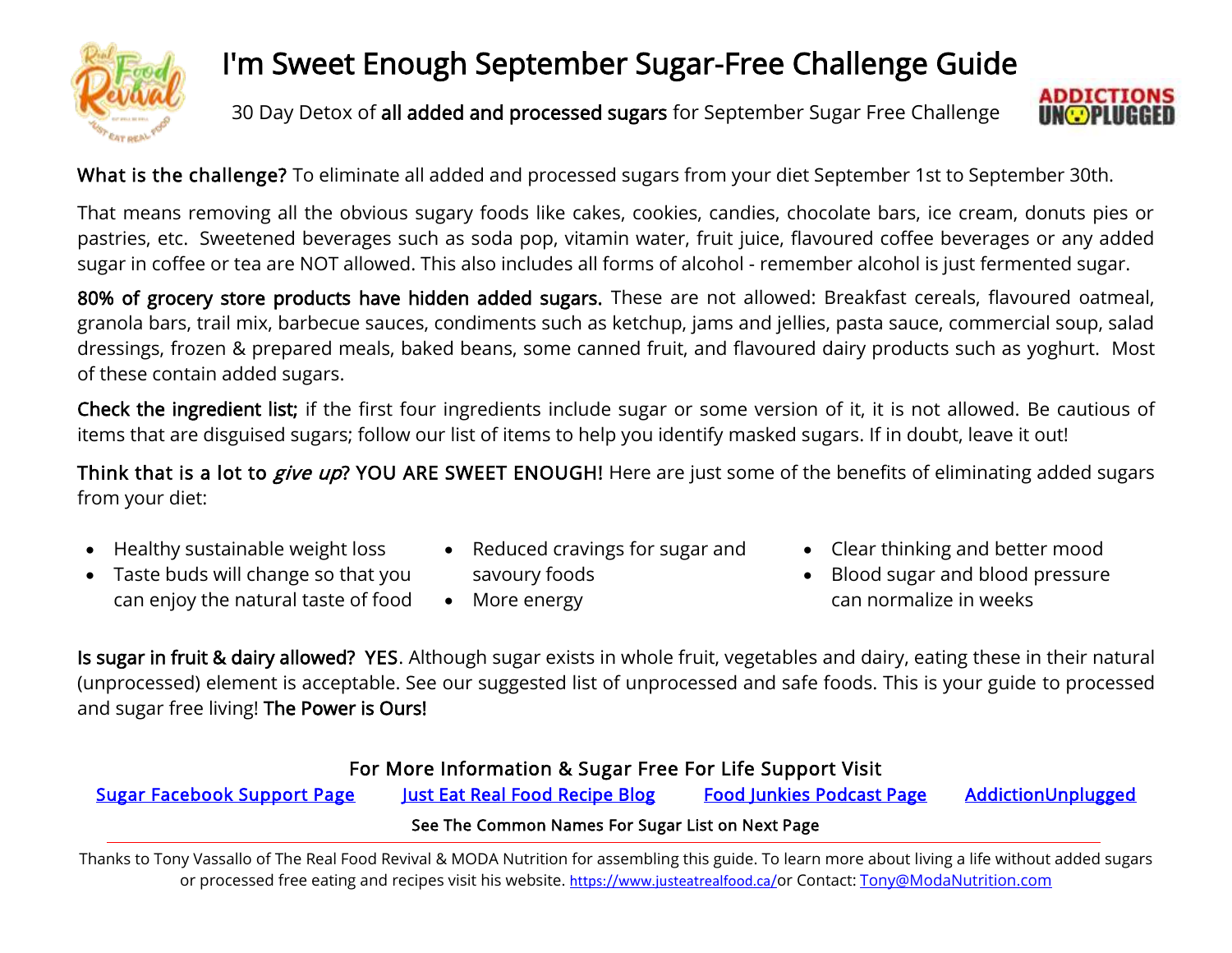

## **Common Names for Sugar**



**Agave nectar Apple juice concentrate Barbados sugar Barley malt Barley malt syrup Beet sugar Black strap molasses Brown rice syrup Brown sugar Buttered syrup Cane juice Cane juice crystals Cane sugar Cane syrup Caramel Carob syrup Castor sugar Coconut nectar Coconut sugar Confectioners' sugar Corn sugar Corn sweetener** 

**Corn syrup Corn syrup solids Crystalized fructose Date sugar Dehydrated cane juice Demerara sugar Dextran Dextrose Evaporated cane juice Free-flowing brown sugar Fructose Fruit juice Fruit juice concentrate Glactose Glucose Glucose solids Golden sugar Golden syrup Grape sugar**

**High fructose corn**  *syrup* **Honey Icing sugar Invert sugar Jaggery Lactose Malt Syrup Maltodextrin Maltol Maltose Malt sugar Mannose Maple syrup Molasses Muscovado sugar Organic agave nectar Organic brown rice**  *syrup* **Organic cane sugar**

**Organic invert sugar Palm sugar Panela Panocha Pear juice concentrate Piloncillo Powdered sugar Raw sugar Refiner's syrup Rice sugar Rice syrup Saccharose Sorghum syrup Sucanat Sucrose Sugar (granulated) Sweet sorghum Syrup Treacle Trehalose Turbinado sugar Wheat sugar**

**The Power is Ours!**

**[JustEatRealFood.ca](https://www.justeatrealfood.ca/) [AddictionsUnplugged.com](https://www.addictionsunplugged.com/)**